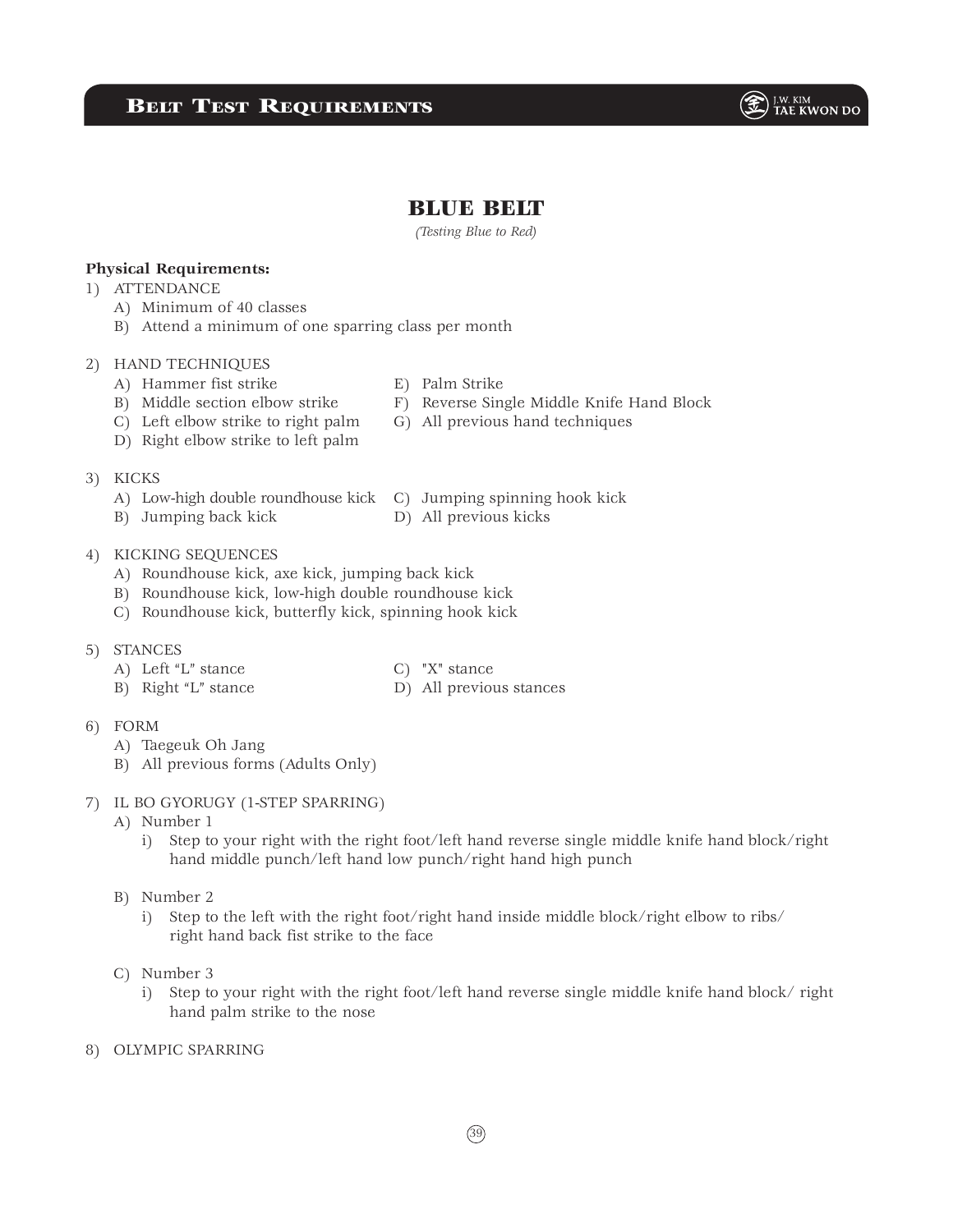## **BELT TEST REQUIREMENTS**



### BLUE BELT

*(Testing Blue to Red)*

#### **Physical Requirements Continued:**

- 9) FALLING
	- A) Back fall from a squat
	- B) Front fall from knees

#### 10) SELF-DEFENSE

- A) Single hand collar grab
	- i) With one hand on the back of the attacker's hand and the other on the attacker's wrist pull the attacker's hand flat into your chest. Keeping one hand on the attacker's wrist grab a finger and pull back hard while keeping their palm on your body to break the finger.
- B) Double hand collar grab

i) Punch to the throat.

- C) All previous self defense techniques
- 11) BOARD BREAKING
	- A) Back kick or Jumping back kick (Master's choice)
- 12) BALANCE
	- A) Hold side kick punch combination for three seconds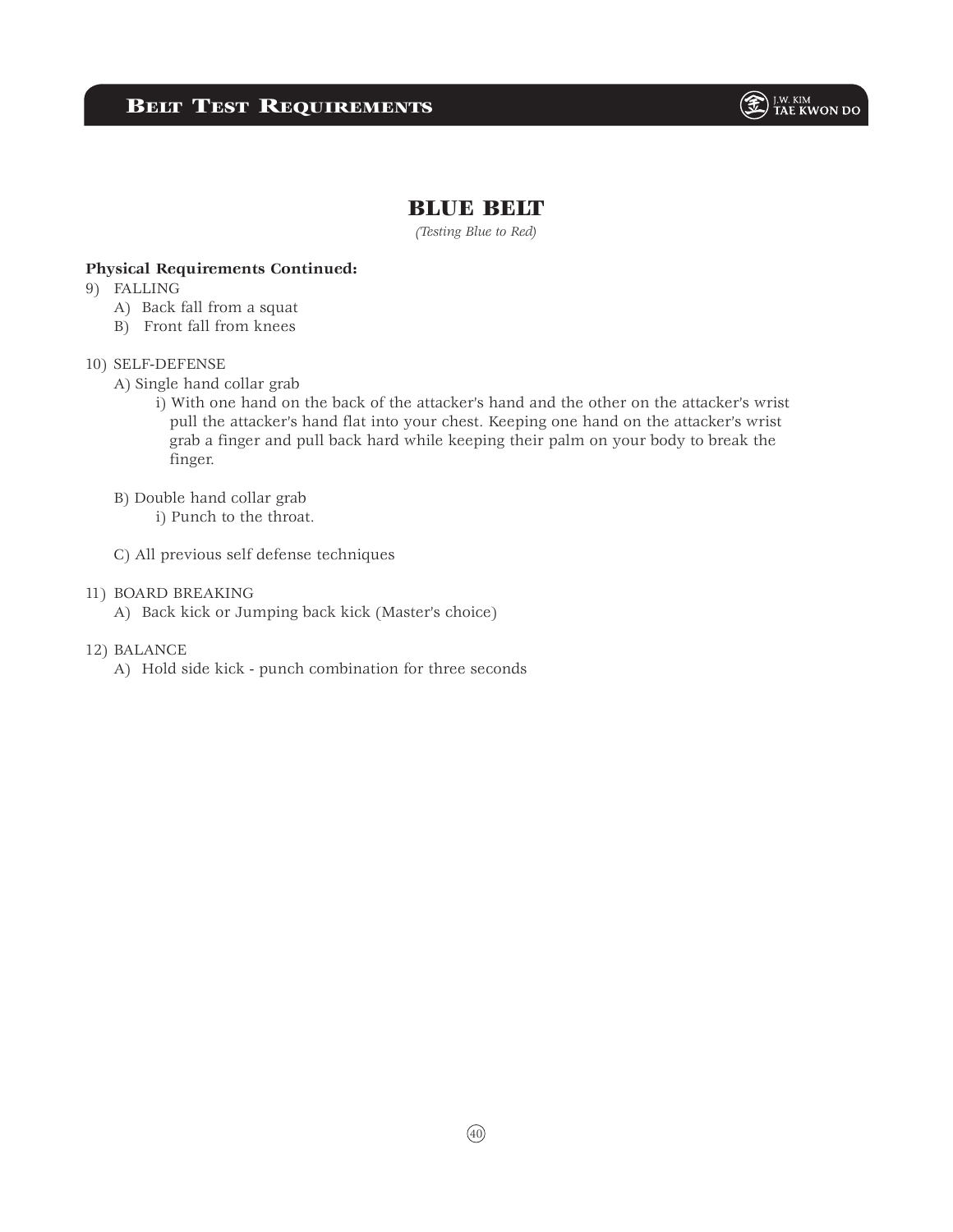

## **BLUE BELT**

*(Testing Blue to Red)*

#### **Mental Requirements:**

- 1) SUBMIT WRITTEN EXAMPLES OF HOW YOU LIVE THE TENETS OF TAEKWONDO. Give an example of how you live each tenet at home, at school/work, and at Taekwondo. In total, you should have 15 examples (three for each of the five tenets). This should be typed and submitted with your belt test application prior to testing.
- 2) WHAT IS THE MEANING OF THE BLUE BELT?
	- The blue belt represents the sky and the unlimited boundaries of Taekwondo. SIR/MA'AM!
- 3) WHAT IS THE MEANING OF TAEGEUK OH JANG?
	- The fifth Taegeuk form signifies wind. SIR/MA'AM!
- 4) WHY IS IT IMPORTANT TO GET GOOD GRADES IN SCHOOL?
	- To develop good self-discipline
	- To develop good work habits
	- Provide opportunities to better my future
- 5) COUNT FROM 1ST TO 10TH
	- $\bullet$  1st: Il
	- $\bullet$  2nd $\cdot$  Yi
	- 3rd: Sam
	- 4th: Sa
	- 5th: Oh
	- 6th: Yuk
	- 7th: Chil
	- 8th: Pal
	- 9th: Goo
	- 10th: Ship
- 6) KOREAN TERMINOLOGY
	- Low/high double roundhouse kick Dulebon Pique Dolio Chaggie
	- Jumping back kick Timio Ti Chaggie
	- Jumping spinning hook kick Timio Ti Dolio Chaggie
- 7) KNOW WHAT PART OF THE FOOT IS USED TO STRIKE FOR EACH KICK
	- Low/high double roundhouse kick Instep (top)
	- Jumping back kick Bottom of the heel
	- Jumping spinning hook kick Back of the heel
- 8) BE ABLE TO IDENTIFY, DEFINE, AND ANSWER QUESTIONS ABOUT THE CURRENT LIFE SKILL CONCEPT. (Children only)
- 9) ALL PREVIOUS MENTAL REQUIREMENTS